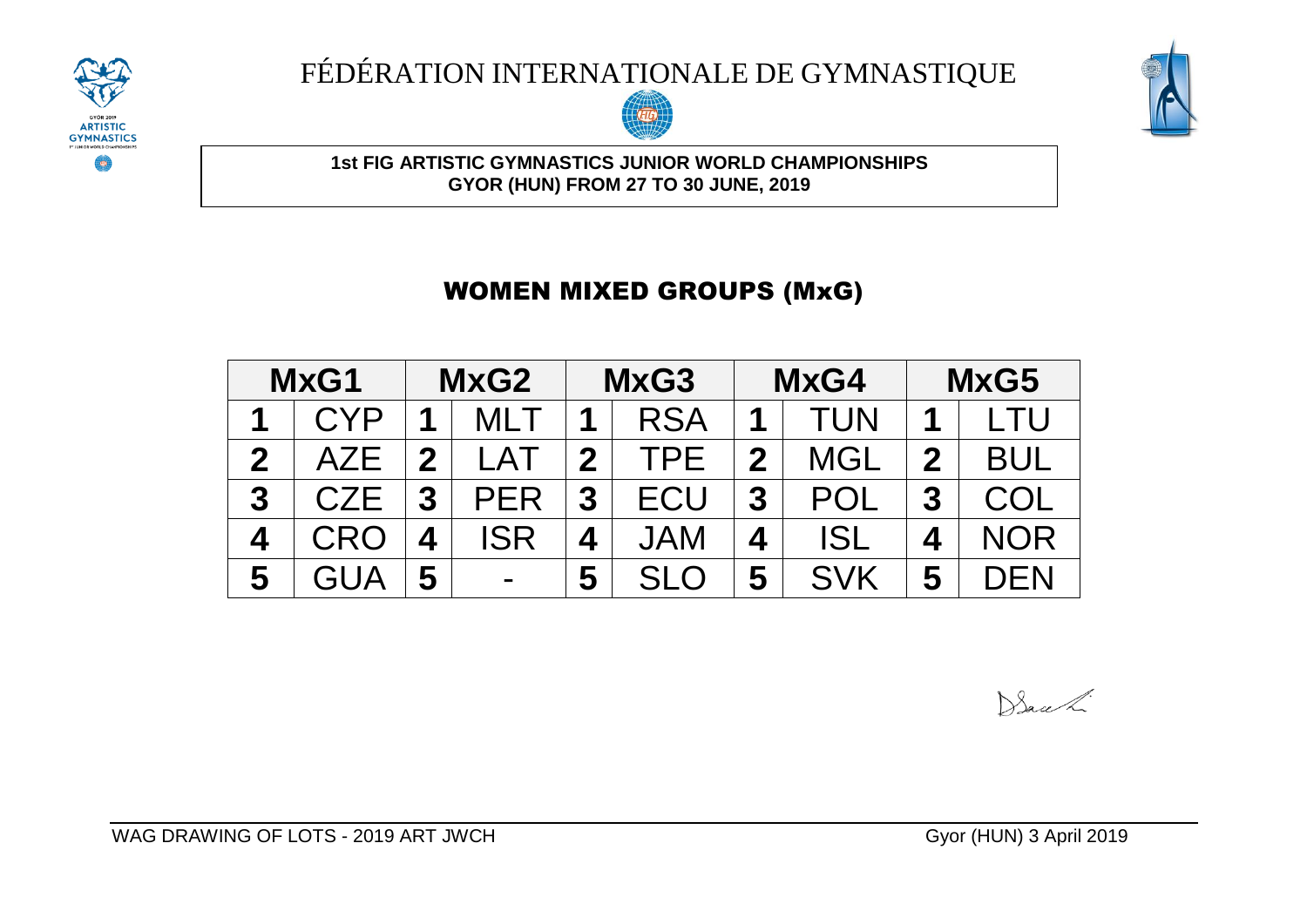

FÉDÉRATION INTERNATIONALE DE GYMNASTIQUE





**1st FIG ARTISTIC GYMNASTICS JUNIOR WORLD CHAMPIONSHIPS GYOR (HUN) FROM 27 TO 30 JUNE, 2019**

#### WOMEN - STARTING ORDER – QUALIFICATIONS (INCLUDING ALL-AROUND FINAL, TEAM FINAL)



Back